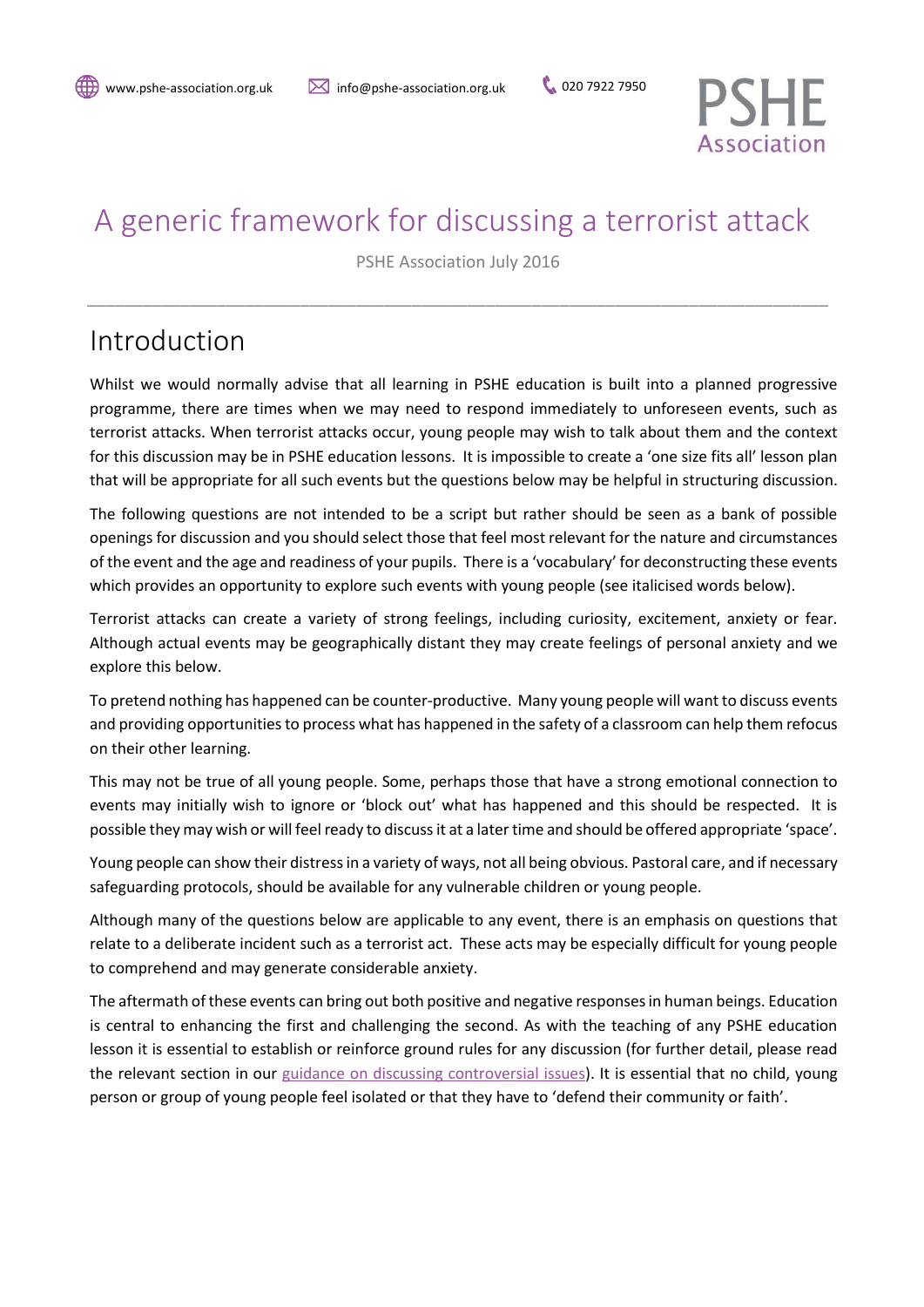# Deconstructing events

Learning can be organised under some broad questions offering students an opportunity to explore:

- What exactly has happened?
- What is happening now?
- What could happen next?

It is possible to explore the questions below simply through discussion however this relies on pupils' existing recollections and interpretations of events. It can be helpful to make use of material such as carefully selected newspaper articles or images from the media to help stimulate and focus discussion. For example placing different images or articles on different tables and asking groups to circulate, responding perhaps by building a collective mind-map recording their thoughts, questions or messages before using their work to open a wider discussion.

It is important that young people can separate the 'basic facts' that may be clear (for example 'a bomb has exploded in a city') from inaccurate interpretations. Exploring the difference between factual information, speculation and rumour is helpful in this respect.

#### *Factual information*

Terrorist attacks are often confusing. It may take time for the people involved to investigate, analyse and conclude exactly what has happened. Factual information is usually *corroborated* or *confirmed* by a number of credible sources rather than just one.

#### *Speculation*

The factual information available following an event may be very limited. This may therefore be supplemented by inputs from a variety of professionals and perhaps witnesses who try to interpret what has happened. At this stage they may have no more information than we have so their initial speculations may be wrong. It is important to ask if their speculations are *'valid'*, do the facts support them; could the facts support different *interpretations*?

There may be individuals or groups seeking to capitalise on these events for their own benefit. It is important for young people to recognise this behaviour. They should ask whether a source of any speculation is using this opportunity to promote or convince the audience of the validity of their own beliefs or further their cause.

#### *Rumour*

#### **The stories that circulate after such an event that may or may not have any foundation in truth.**

Social media now offers a platform for factual information, speculation and rumour and it is essential that young people can recognise the differences between them. Critically, young people need to understand that the number of people (even if they include their friends) who support a rumour does not make it 'true'. The 'Chinese Whispers' effect of social media may encourage highly misleading rumours to circulate.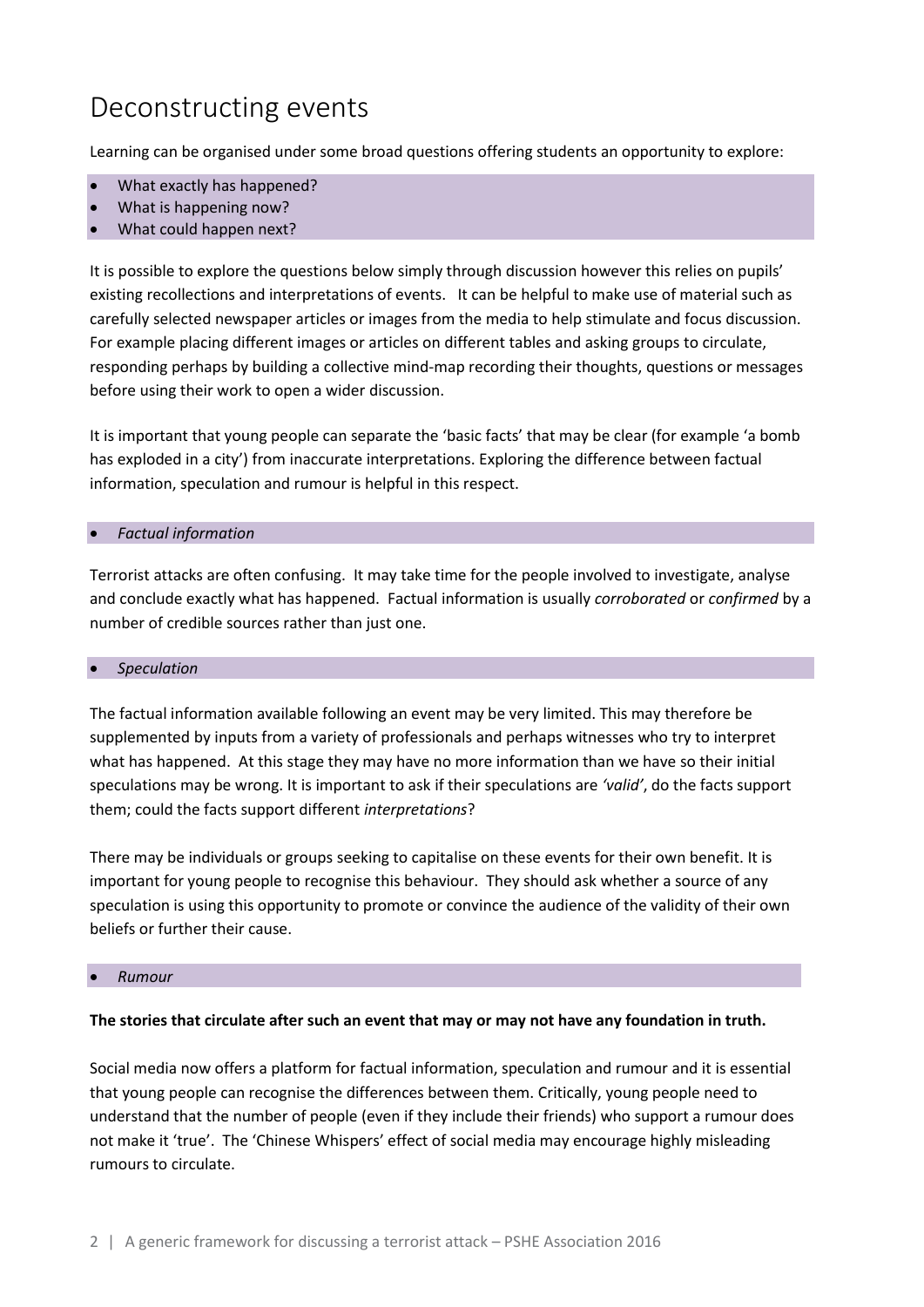These may develop into *'conspiracy theories'* where collective imaginations start to construct increasingly unrealistic but often quite seductive explanations for events. It is therefore important to check out if any *facts* support a rumour, if we have *all* the facts and if there are different interpretations of these facts.

Our capacity as a species to see patterns and make connections is fundamental to what makes us intelligent, but it is also a vulnerability. At times of anxiety people look for meaning; there is a danger that people make inappropriate connections and may use limited facts to justify their conclusions.

Since these events are likely to generate strong feelings, ask students to question:

 What do I think and feel about what has happened, is happening and might happen next? What do others think and feel?

### Questions to help explore initial feelings

Feelings could be explored by asking the class the following questions:

- How do we feel about what has happened?
- Are these feelings appropriate is it 'okay' to feel like this?
- Do we need to 'put on hold' or challenge any of our immediate feelings?

For example, feeling *empathy* for any casualties and their families or *anger* about the actions or behaviour of the perpetrators may be entirely appropriate. We may feel the impulse to *blame* someone; the following questions can help explore this:

- Are these events causing us (or encouraging us) to feel differently about a group of people or community?
- Are we in danger of '*generalising*' the actions of a few to a larger group or community?
- Is there any *actual* connection between what has happened and these communities and if there is, is it meaningful?

When encouraging young people to reflect on their own feelings and to check out their factual basis, it may be helpful to reference the Oslo attacks in 2011. In the immediate aftermath, it was evident there had been a bomb in the city but many observers incorrectly concluded that it was an attack by Islamist extremists when in fact it soon transpired that the attacker was a far-right extremist.

When discussing the dangers of generalising, it is worth citing examples where it is clear that perpetrators of acts of violence do not have the backing of their entire community, faith or cause. In the case of the murder of Lee Rigby, one of the killers broadcast on social media within minutes of the attack referring to himself as a 'soldier of Allah'. However Farooq Murad, secretary general of the Muslim Council of Britain, called the murder a "barbaric act" and said that Muslim communities were "united in their condemnation of this crime". He added that "this was a dishonourable act and no cause justifies cold-blooded murder."

In both of these examples, critical thinking needs to be employed not only on the facts of the event and who was responsible but also on the subversion of a faith or a cause and the danger of stereotyping whole groups based on the behaviour of a small number of individuals. It is worth noting that to do so may further serve rather than challenge the perpetrators' agenda.